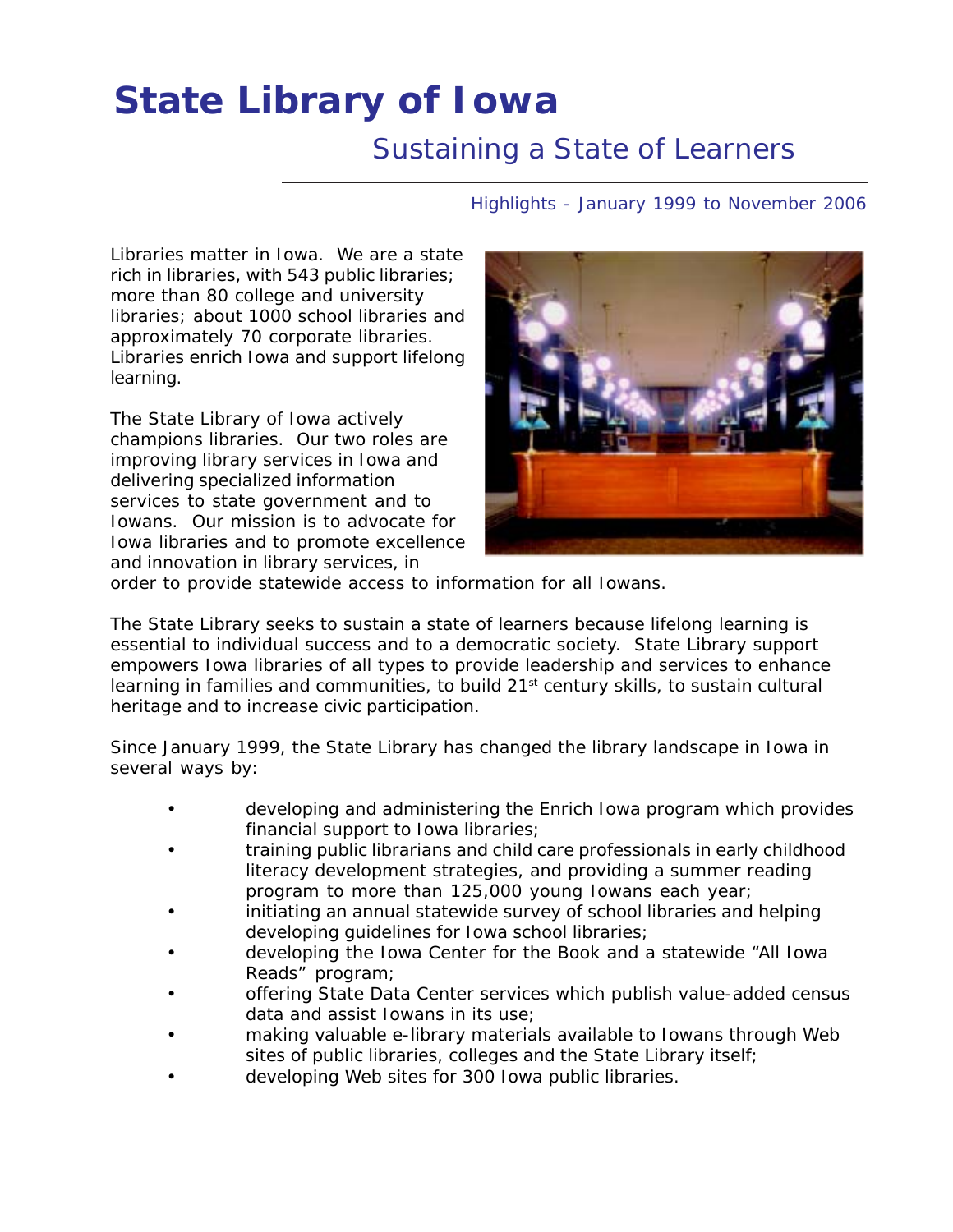Iowans love and use their libraries. Since 1999, library visits to Iowa public libraries are up 21 percent, the number of public library cardholders is up 11 percent and the number of materials checked out rose 16 percent.





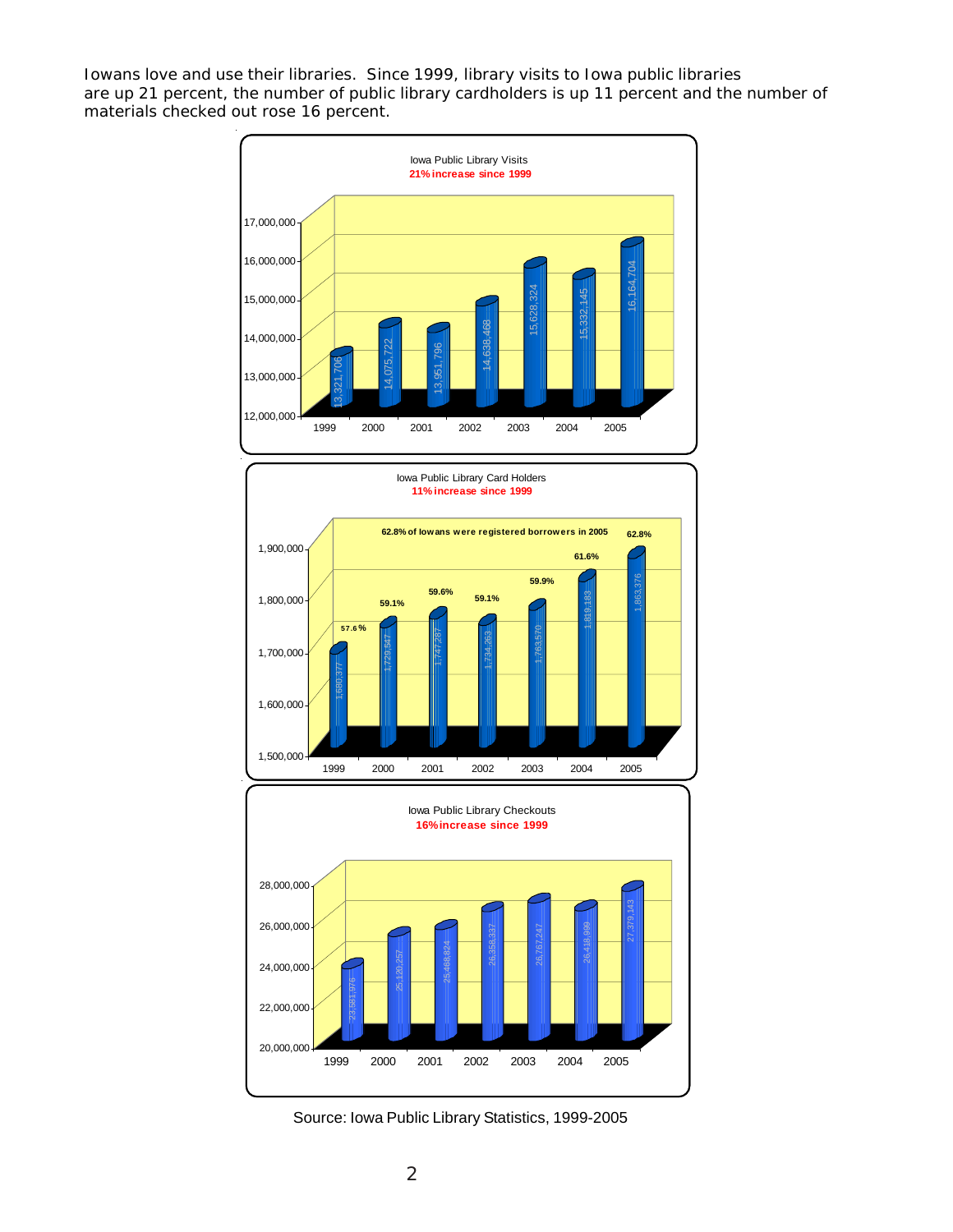# **The Enrich Iowa program supports Iowa libraries**

Direct State Aid, a major part of the Enrich Iowa program, was created during Governor Vilsack's first year in office. Its purpose is to improve library services in Iowa; to reduce inequities in libraries' services among communities; to enhance, not replace, local funding; and to encourage the achievement of public library standards.

Direct State Aid was initially funded at \$700,000 in FY00. Annual funding for Direct State Aid has been \$1 million since FY01.

Total state funding for Iowa libraries through the Enrich Iowa program increased from \$1,351,790 in FY99 to \$2,648,982 in FY07.

The Enrich Iowa program is a proven success, with clear and positive results. Since 1999, the number of Iowa public libraries whose director is certified (better trained in library services) has increased 20 percent. The number of libraries whose collection is up to date has increased 27 percent. The number of libraries whose services to special population groups of all ages has



increased 25 percent. The number of libraries open an adequate number of hours per week has increased 15 percent. The average increase from 1999-2005 in the number of libraries meeting each of the state public library standards is 17 percent.

#### *Since its inception, Direct State Aid led to a 70 percent increase in the number of accredited libraries in Iowa, from 171 in 1999 to 291 in FY06.*

In FY05, Direct State Aid funding helped 477 Iowa public libraries purchase books, computers and other necessities. The libraries reported spending 40 percent of the funding on library materials, 27 percent on technology, 16 percent on personnel, 6 percent on capital improvements and 11 percent on other needs.

Comments from some of the 477 Iowa public libraries which received Direct State Aid, a component of the Enrich Iowa program:

"We have a young man with multiple sclerosis who is in a motorized wheelchair. If you could

see the smile on his face when he is able to find a video he has been wanting to watch, you would know how much this extra funding means to our library."

"Currently we have only one computer with internet access for our patrons and there is usually a waiting list to use it. Enrich Iowa will allow us to offer more computers with internet access and will improve library services in our community greatly."

"These funds make it possible for the library to [buy] reference materials that the library is unable to purchase with our regular materials budget. State aid funds make a big difference and make fulfilling requests more timely. The funds also make a big difference in the quality of children's programs."

"We have a family with an autistic child who are regular patrons. We were able to purchase books for children and adults to help them understand autism. The parents have been able to provide these books to his class and teachers to help make school a more comfortable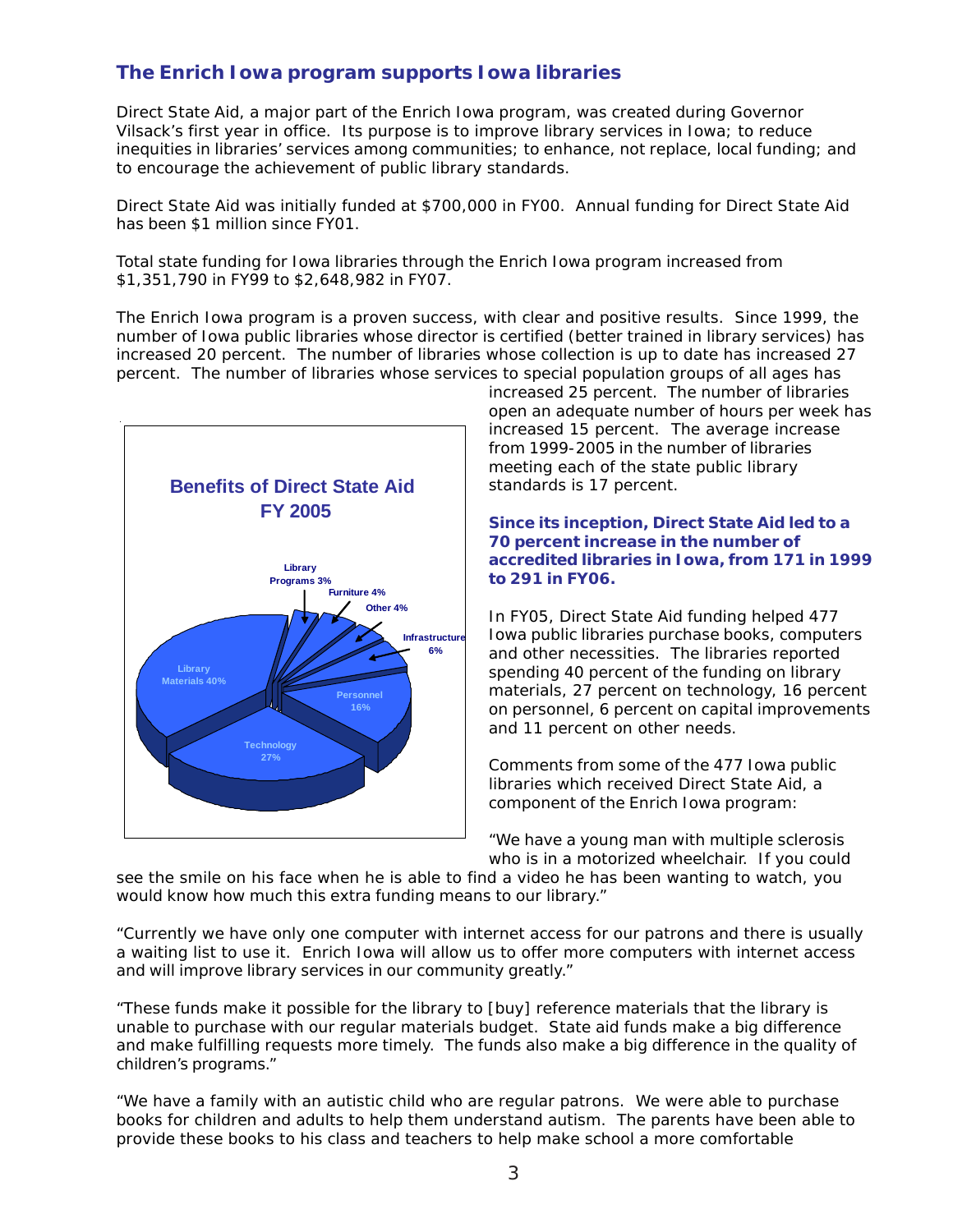experience for him. As a small town with a small budget, this would not have been possible without Enrich Iowa funding."

"The library can provide better service to Bosnian and Asian immigrants (with English as Second Language materials) and they are better able to contribute to the community. Young people who could not find ESL books in the schools were able to have their needs met at their public library thanks to Enrich Iowa funds."

"Although our city lost revenue due to funding cuts, Enrich Iowa has allowed us to remain open 65 hours a week. Without this money, we would have lost an employee who provides public service."

The Enrich Iowa program also includes Open Access and Access Plus.

Open Access allows Iowa library customers from a participating library to check out library materials at all other participating libraries in the state. Since 1999, the number of items checked out each year has increased 49 percent from 2,417,101 to 3,595,408.



# **Open Access**

Libraries are reimbursed a part of the cost of mailing materials to other libraries through the Access Plus interlibrary loan program, which provides Iowans with equal access to library resources no matter where they live. Since 1999, the number of items borrowed annually has increased 30 percent from 164,363 to 213,900.

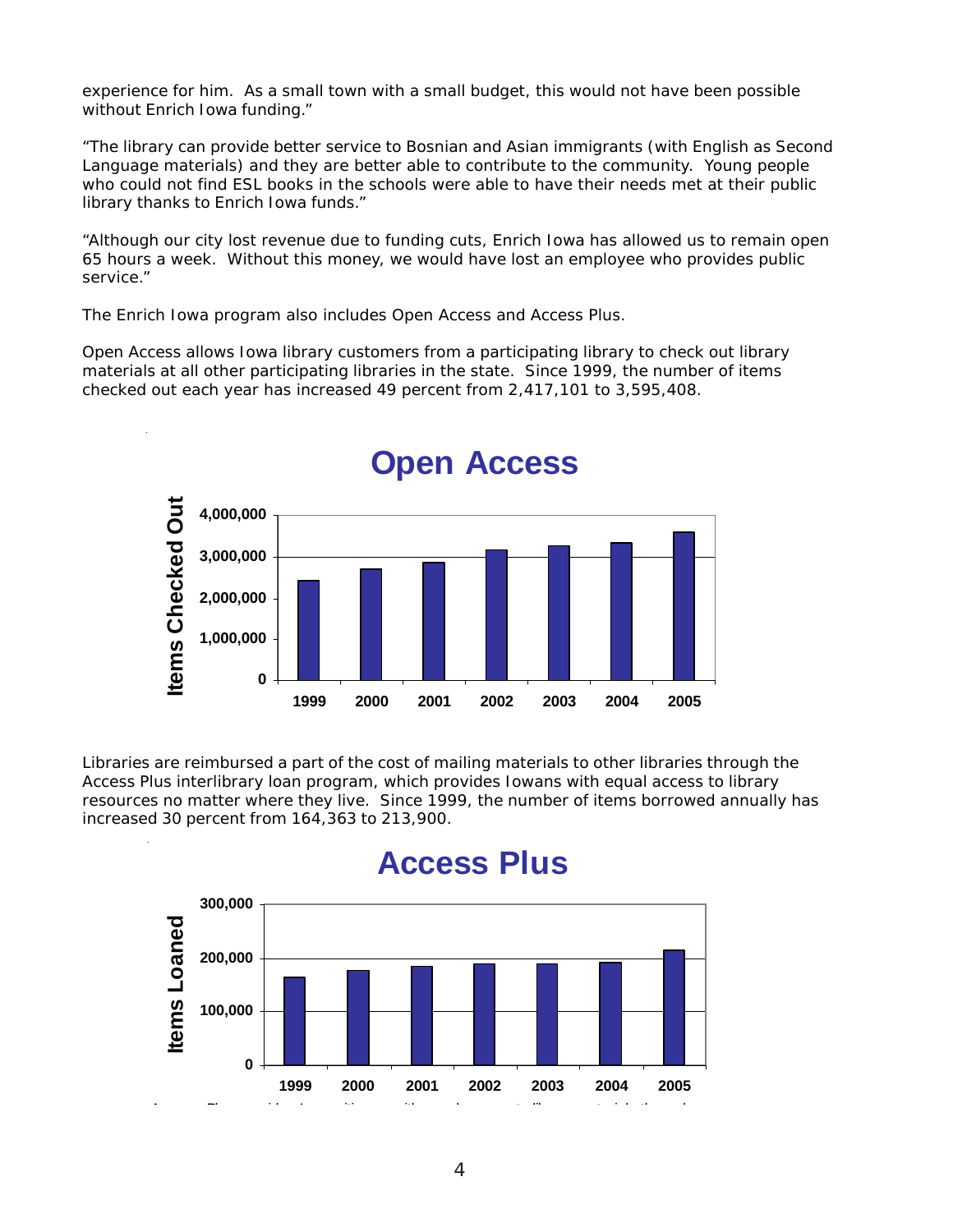# **Early Childhood Learning**

For years, the State Library has been deeply involved in early childhood learning through its work with Iowa's 543 public libraries, and other organizations and agencies.

• Beginning in 2003, the State Library developed and has taught a curriculum especially for public librarians on early childhood literacy development. Approximately 230 librarians attended the initial overview sessions on early literacy. Follow-up workshops have been held to support individual strategies from the early literacy curriculum. Approximately 250 Iowa public librarians have participated in some or all of the follow-up training sessions.

Liz Trippler of the Shenandoah Public Library used her training to work with parents who have children enrolled in Headstart.

 *"I tell at-risk parents that they may not be able to change their life circumstances, but they can improve the future for their children. That reading to them every day and talking with them about what they read will change their world," said Trippler. "When a mother at a Headstart parent meeting said she reads to her children every day because it makes them feel good, I knew that her children were going to reach their full potential."*

• Each year, the State Library provides a theme, curriculum, resource materials and training for public library staff for their summer library programs. More than 500 public libraries attend the training sessions



and offer a summer library program each year. These programs are intended for preschoolers through high schoolers. **Almost 127,000 Iowa youth participated in a summer reading program at their public library in 2005.**

• The State Library of Iowa has been a stakeholder and regular participant since the beginning of Early Childhood Iowa, a group of committed advocates dedicated to developing a comprehensive system of programs and services for Iowa's children ages zero to five.

• The State Library of Iowa partnered with the Iowa Department of Education to offer "Building Blocks to Early Literacy" in spring 2004, a two-day conference for early child care providers, librarians, educators and others who work with preschool children.

• The State Library is part of the "Every Child Reads: Ready to Read" work team (2000 to present) at the Iowa Department of Education. The State Library youth services consultant, along with DE consultants, provided "train the trainer" sessions to almost 500 people.

• Since 2000, the State Library has partnered with IPTV to train librarians to work with parents on early literacy development skills. Recently, librarians in 14 public libraries hosted training sessions for preschool parents on story telling.

• In 2004, the State Library planned and presented six statewide educational sessions featuring a noted early childhood language consultant on "Linking Language and Literacy Learning." More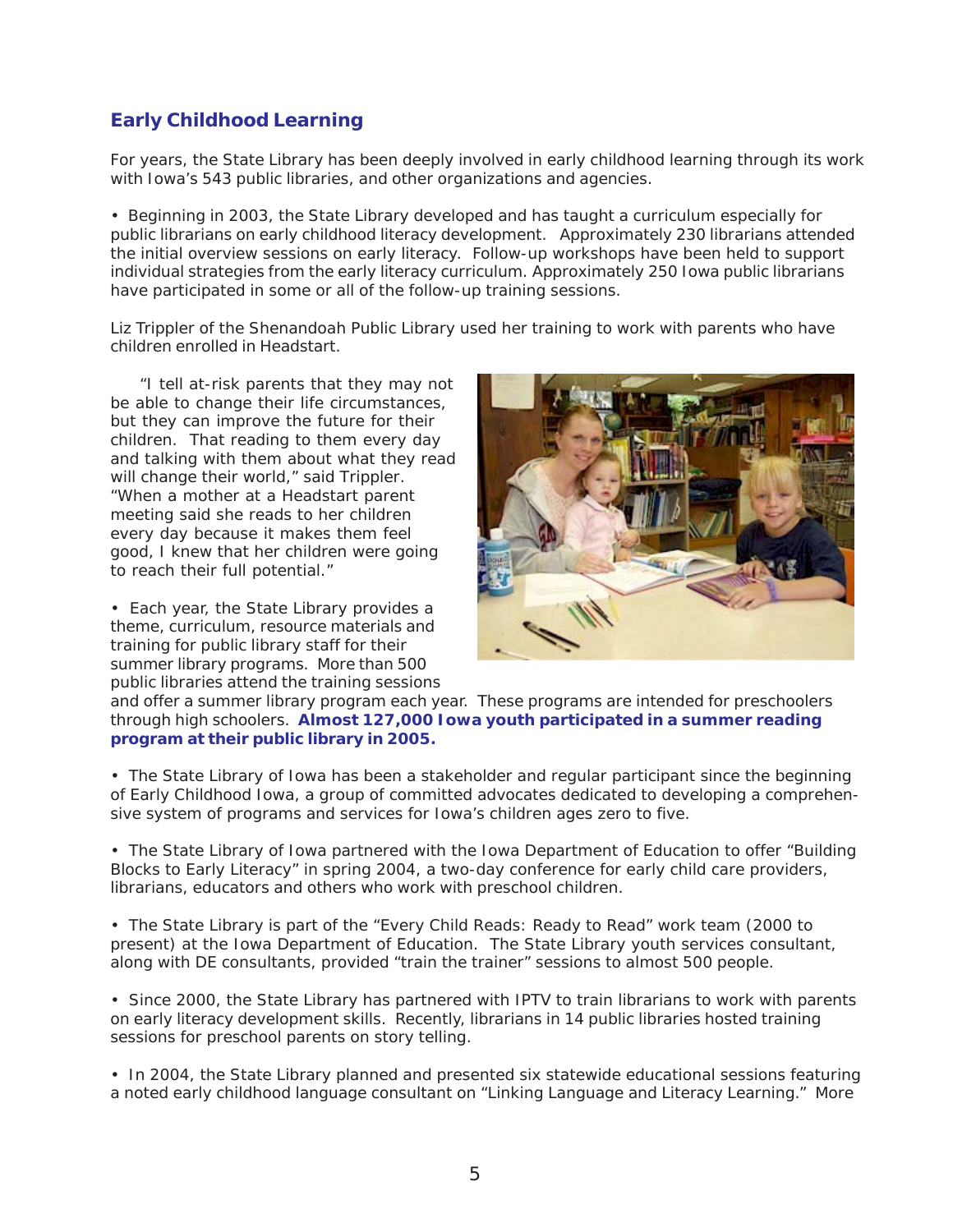than 600 people attended these sessions, including librarians, preschool teachers, AEA consultants, child care providers, and other who work with young children.

• In 2006, the State Library began to train public librarians to do parent training in their local communities to get children "ready to learn." So far, 60 librarians have been trained.

• "Kids First," a youth services conference sponsored by the State Library and held in 2001, 2003, and 2005 provided national keynote speakers on early literacy.

#### **Teacher Librarians and School Libraries**

On June 1, 2006, Governor Tom Vilsack signed HF2792 which requires each Iowa school district to have a qualified licensed teacher librarian. The legislation also requires the State Board of Education to define and establish guidelines for school library programs in kindergarten through grade 12.

State Librarian Mary Wegner and State Library Youth Services Coordinator Mary Cameron are on a committee appointed to draft the guidelines and prepare technical assistance for school libraries. The committee will submit their recommendations to the Board of Education by December 2006.

#### **Ongoing assessment for improvement is essential to the vitality of an effective school library program.** In 2001,

a research project was conducted on school libraries. The



*Dale Vande Haar, Judy Jeffrey, Mary Wegner, Kristin Steingreaber, and Sandy Dixon were present when the Governor signed HF2792.*

information netted by the project became the basis for an annual survey of all Iowa school libraries that began in 2002. Iowa became the first state to embark on such an endeavor.

The research project and subsequent surveys have determined that strong school library programs must:

- Be adequately staffed, stocked and funded
- Have staff who are involved leaders in the school
- Have staff who collaborate with classroom teachers
- Embrace networked information technologies

A large drawback to meeting these and other goals was the lack of teacher librarians in Iowa schools. In 1995, language in the Iowa Code requiring school librarians in each building was dropped. Since 1996, the number of full-time teacher librarians has fallen 27.7 percent, a reduction of 195 positions. **In the 2006-07 school year, 82 school districts do not have school librarians.**

### **The Iowa Center for the Book**

In 2002, the State Library was officially recognized as Iowa's Center for the Book by the U.S. Library of Congress. The mission of the Iowa Center for the Book is to stimulate public interest in books, reading, literacy and libraries. Current projects include:

The **"All Iowa Reads"** committee began in 2003 with the purpose of selecting a book that all Iowans could read and talk about during the year. Hundreds of libraries and other local organizations plan programs throughout the year to talk about the selection. Books have included *Peace*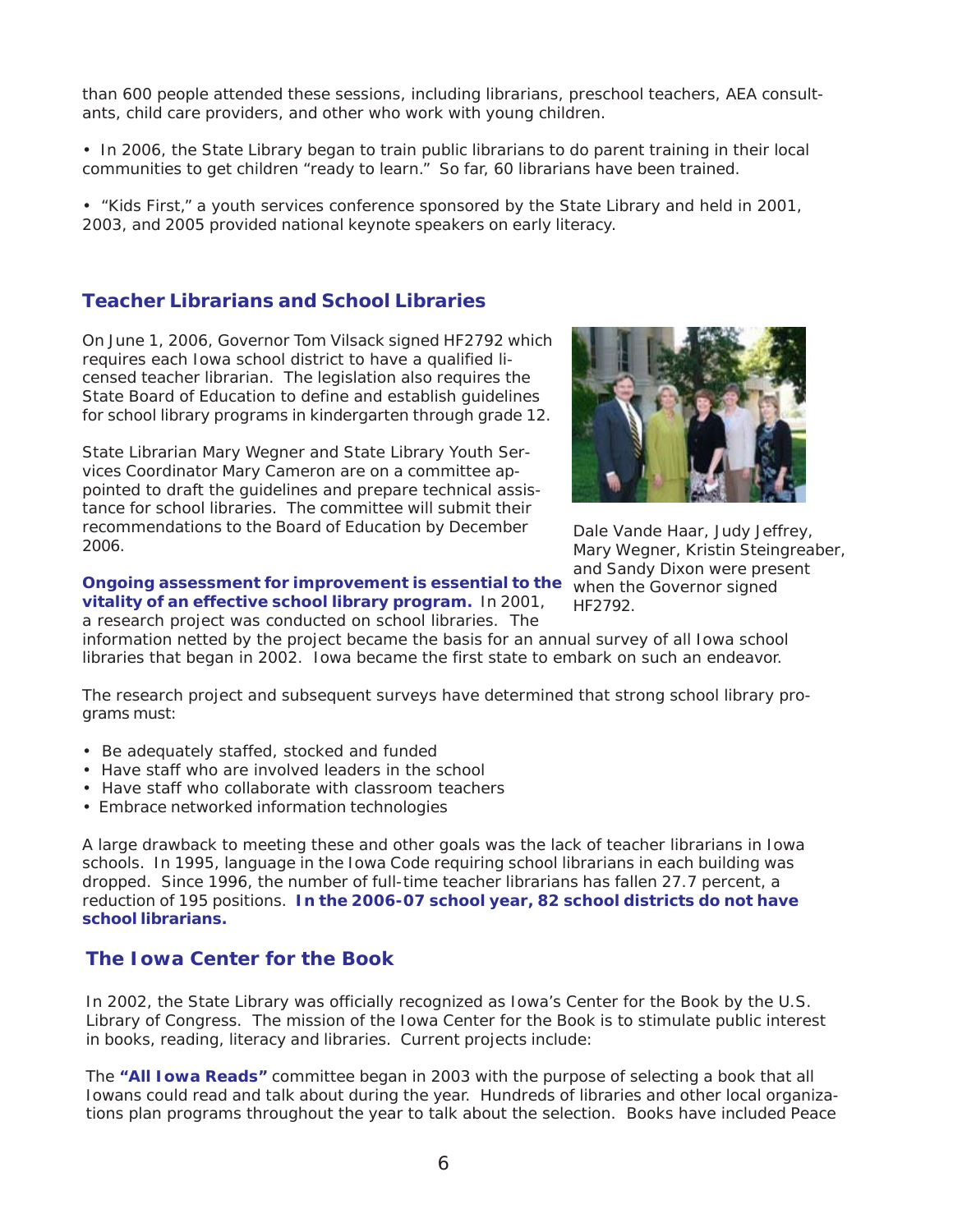*Like a River* (2003), *Niagara Falls All Over Again* (2004), *The Master Butchers Singing Club* (2005), *Gilead* (2006) and *Splendid Solution: Jonas Salk and the Conquest of Polio* (2007).

**"Letters About Literature"** invites readers in grades 4 through 12 to take part in a national reading and writing contest. Iowa began participating in the contest in 2004. Since then, over 2,800 Iowa students have taken part in the program. To enter, readers write a personal letter to an author explaining how his or her work changed their view of the world or themselves. **In 2005, Edward Chen, Ames, Iowa, (photo right) was a national winner.** Chen and his family were treated to a trip to Washington, DC where he read his letter during the National Book Festival. Iowa had a national semifinalist in 2004 and 2006. As the National Letters About Literature Program Director Catherine Gourley emphasizes, "Students who read, write better; students who write, read more. Research supports this reading-writing link. Letters About Literature fosters this link as well as personal reader responses."



## **State Data Center Program**

The State Data Center program is a cooperative program with the U.S. Census Bureau to increase the availability of census data in Iowa and to help people use it. Staff answer questions from data users and maintain an extensive Web site of information about Iowa's population, housing, businesses, and government. The State Data Center publishes statistical profiles and maps about Iowa's population, creates customized data tabulations, advises data users on the appropriate uses of data, and presents workshops and programs to help data users find and use data and to understand Iowa population trends.

The State Data Center's customers use its information:

- To inform public policy (e.g., the number of children living in housing units built before 1950 at risk for lead paint poisoning);
- to improve communities (e.g., the number of persons with mobility limitations who would benefit by installing an automatic door at a polling place);
- for economic development (e.g., the characteristics of customers within a 5-mile radius of a business);
- for public safety (e.g., the number of people within the evacuation area of a plant);
- for cultural enrichment (e.g., the mix of ancestries in a community).

The number of data files on the State Data Center's Web site has more than doubled between FY02 (the first year for which statistics are available) and FY06, and activity on the site has more than tripled, with annual Web site usage now around a half million hits each year.

### **E-Library Resources for Iowans**

#### **EBSCOhost**

Since 2003, the State Library has provided Iowans with access to EBSCOhost, a Web-based information resource that includes full text magazines, newspapers and reference tools. A partnership between the State Library and the Area Education Agencies provides a seamless network of online information through Iowa's public, college and school libraries. **More than 95 percent of the state's population is served by public libraries that have access to EBSCOhost.**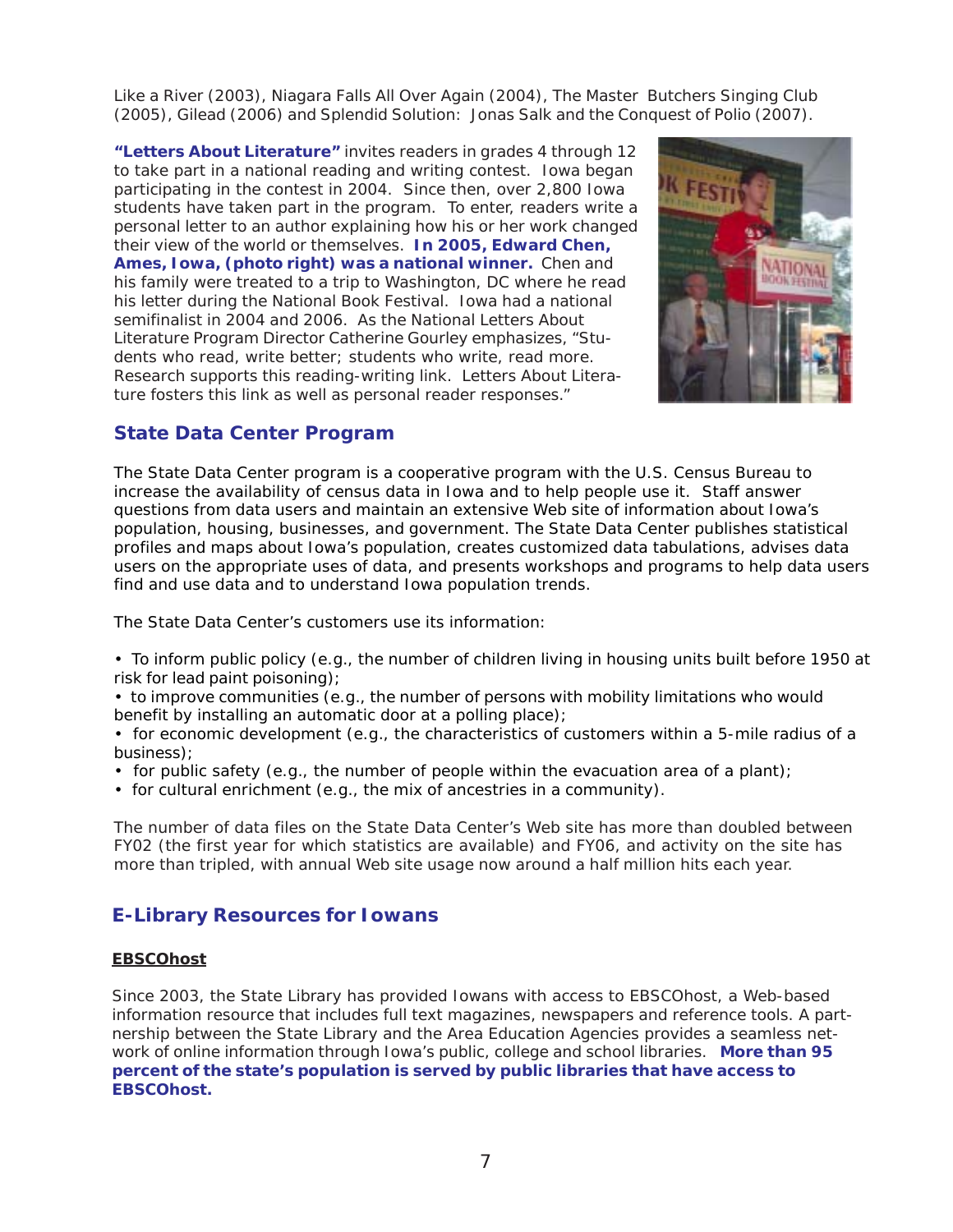What librarians have said about EBSCOhost:

• "Iowans are lucky to have a State Library that provides databases like EBSCOhost. It makes sure all Iowans are fairly served."

Director of the Forest City Public Library

• "Thanks to the State Library of Iowa for supporting and making EBSCOhost available via remote access. It is an informative research tool. Over the last several days I have accessed numerous research materials and the opportunity to dig deeper into the journal research."



Director of Library Services, Hawkeye Commnity College

• "There's simply nothing like it for those of us who cannot afford to subscribe to all of the journals. We appreciate it!"

Director of the Kalona Public Library

• "Our patrons have high praise for the addition of EBSCOhost to our library. All have made comments about how much faster they get their work finished."

Director of the Milford Public Library

#### **Iowa Publications Online**

The State Library of Iowa and Iowa Technology Enterprise collaborated to produce Iowa Publications Online (IPO), a permanent archive where the public can find digital state documents produced by state agencies. **There are currently more than 3,500 documents from over 150 state agencies posted.** Iowa is one of only a handful of states that collects and makes digital information available in this way. In FY06, IPO had more than 445,000 Web hits. An added bonus: This information will be permanently available in the future.



hawe to heat Poldcation delor, a series of the <u>State Lines Line</u> and the Sate researched by the property of the State of the State of the State of the State of the State of the State of the State of the State of the State

For questions about love Publications Online stick term

|                              |                                            | <b>Baned</b>                                                                                                             |
|------------------------------|--------------------------------------------|--------------------------------------------------------------------------------------------------------------------------|
|                              |                                            | Jump to a Department                                                                                                     |
|                              | Choose # Depotment                         | - All Yems + Seconds                                                                                                     |
|                              | <b>Menu Selection</b>                      | State Government Resources                                                                                               |
| Abrut<br><b>EYOVY</b><br>ANT | agusitor Aras<br><b>Nagistar</b><br>Submit | State Library Home: Library Catalog<br><b>Irws Official Register</b><br>Ask-A Litrarian<br>$-4.3005,2000$<br>rDirectory. |

#### **HealthInfoIowa**

HealthInfoIowa is a Web site maintained by the State Library that offers Iowans a timely, simple



and trustworthy resource for consumer health information. **Since its inception in 2000, the Web site has been accessed more than a half million times.**

HealthInfoIowa provides a single consumer health Web site that combines national, state, regional, and local resources, improving access not only to printed information but also to agencies, organizations, and services that can help consumers meet their health information needs. It gives Iowans reliable information to answer their health-related questions.